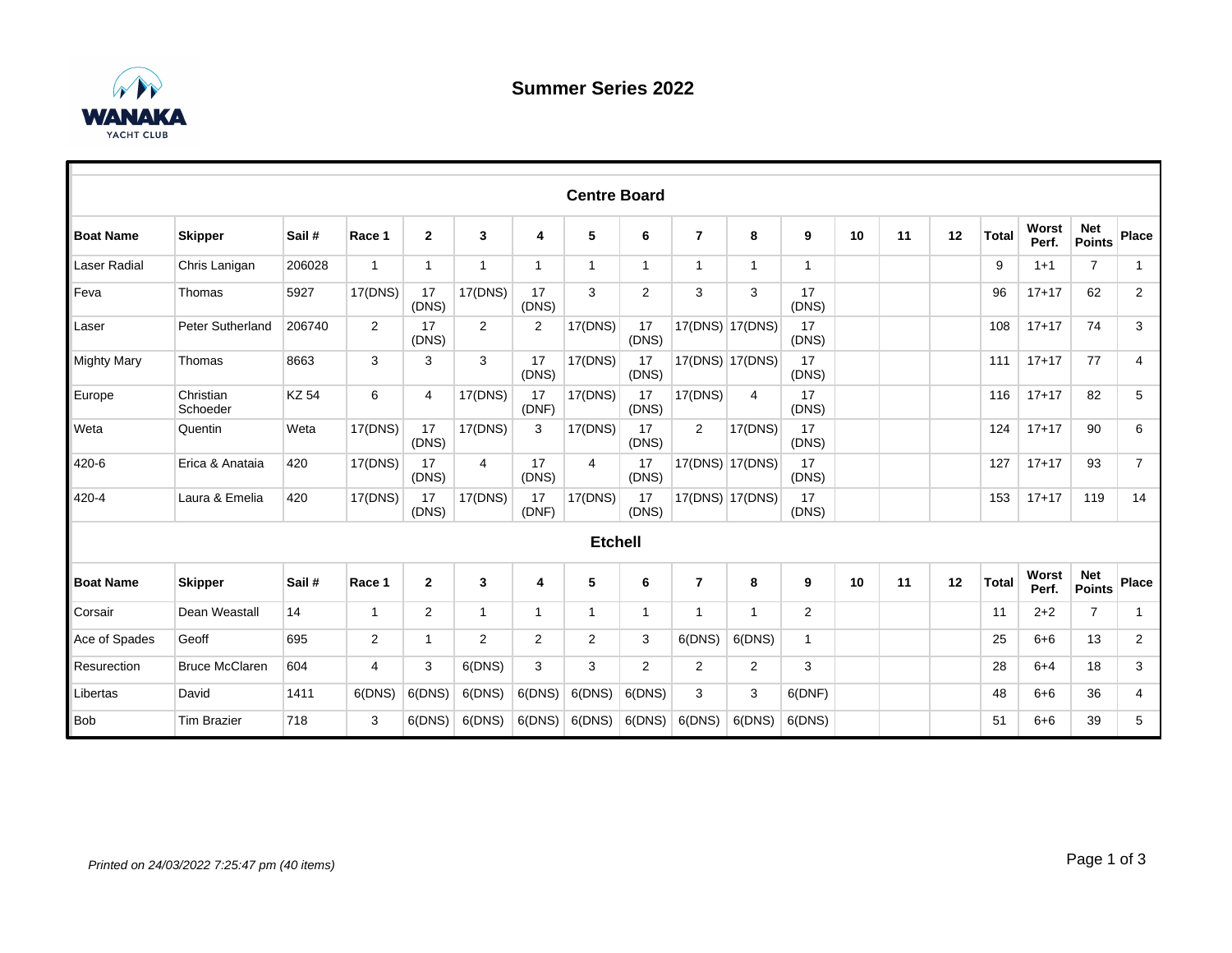

|                    |                           |               |                |                |                |                         | <b>Flying Fifteen</b> |              |                |                 |                |    |    |    |       |                |                             |                |
|--------------------|---------------------------|---------------|----------------|----------------|----------------|-------------------------|-----------------------|--------------|----------------|-----------------|----------------|----|----|----|-------|----------------|-----------------------------|----------------|
| <b>Boat Name</b>   | <b>Skipper</b>            | Sail #        | Race 1         | $\mathbf{2}$   | 3              | 4                       | 5                     | 6            | $\overline{7}$ | 8               | 9              | 10 | 11 | 12 | Total | Worst<br>Perf. | <b>Net</b><br><b>Points</b> | Place          |
| Intergen           | Nick Elliot/Kevin<br>King | 3810          | $\mathbf{1}$   | $\overline{2}$ | $\mathbf{1}$   | $\mathbf{1}$            | 1                     | 2            | $\mathbf{1}$   | $\mathbf{1}$    | $\mathbf{1}$   |    |    |    | 11    | $2 + 2$        | $\overline{7}$              | $\mathbf{1}$   |
| No Pain No Gain    | Peter Swale               | 3301          | $\overline{2}$ | 1              | 11(DSQ)        | 5                       | $\mathbf{2}$          | $\mathbf{1}$ | $\mathbf{2}$   | $\overline{2}$  | $\mathbf{2}$   |    |    |    | 28    | $11+5$         | 12                          | $\mathbf{2}$   |
| FFinito            | Johny Benson              | 2038          | 3              | 3              | $\overline{2}$ | 3                       | 3                     | 5            | 11(DNS)        | $\overline{4}$  | 3              |    |    |    | 37    | $11+5$         | 21                          | 3              |
| <b>Iffany Jane</b> | <b>Lily Grimshaw</b>      | 2026          | $\sqrt{5}$     | 5              | 11(DNS)        | $\overline{\mathbf{c}}$ | 11(DNS)               | 11<br>(DNS)  | 3              | 3               | $\overline{4}$ |    |    |    | 55    | $11 + 11$      | 33                          | 4              |
| Royal              | Mike B                    | 030           | $\overline{7}$ | 11<br>(DNS)    | $\overline{4}$ | 4                       | 5                     | 3            | $\overline{7}$ | 6               | 11<br>(DNF)    |    |    |    | 58    | $11 + 11$      | 36                          | 5              |
| Orange 15          | Matt Colebrook            | 3302          | 11(DNS)        | 11<br>(DNS)    | 3              | 6                       | $\overline{4}$        | 4            | 11(DNS)        | 8               | 5              |    |    |    | 63    | $11 + 11$      | 41                          | 6              |
| Steazy             | Nathan                    | 3021          | 11(DNS)        | 4              | 11(DNS)        | $\overline{7}$          | 11(DNS)               | 11<br>(DNS)  | 5              | 5               | 6              |    |    |    | 71    | $11 + 11$      | 49                          | $\overline{7}$ |
| Ab Fab             | Jo Mills                  | 204           | 11(DNS)        | 11<br>(DNS)    | 5              | 11<br>(DNF)             | 6                     | 6            | 6              | $\overline{7}$  | 11<br>(DNF)    |    |    |    | 74    | $11 + 11$      | 52                          | 8              |
| Southern Lights    | Graeme Campbell           | 3553          | 6              | 11<br>(DNS)    | 11(DNS)        | 11<br>(DNS)             | 11(DNS)               | 11<br>(DNS)  | $\overline{4}$ | 11(DNS)         | 11<br>(DNS)    |    |    |    | 87    | $11 + 11$      | 65                          | 9              |
| Shot In The Dark   | 222                       | 3840          | $\overline{4}$ | 11<br>(DNS)    | 11(DNS)        | 11<br>(DNS)             | 11(DNS)               | 11<br>(DNS)  |                | 11(DNS) 11(DNS) | 11<br>(DNS)    |    |    |    | 92    | $11 + 11$      | 70                          | 10             |
|                    |                           |               |                |                |                |                         | <b>Multi Hull</b>     |              |                |                 |                |    |    |    |       |                |                             |                |
| <b>Boat Name</b>   | <b>Skipper</b>            | Sail#         | Race 1         | $\mathbf{2}$   | $\mathbf{3}$   | 4                       | 5                     | 6            | $\overline{7}$ | 8               | 9              | 10 | 11 | 12 | Total | Worst<br>Perf. | <b>Net</b><br><b>Points</b> | Place          |
| Tri Whaka Pai      | Roger North               | 282           | 6(OCS)         | $\mathbf{1}$   | $\mathbf{1}$   | $\mathbf{2}^{\prime}$   | $\mathbf{2}$          | $\mathbf{1}$ | 3              | $\mathbf{1}$    | $\overline{2}$ |    |    |    | 19    | $6 + 3$        | 10                          | $\mathbf{1}$   |
| Prozak             | <b>Chris Rilev</b>        | <b>NZL155</b> | 6(DNS)         | 6(DNS)         | 6(DNS)         | $\mathbf{1}$            | $\mathbf{1}$          | 6(DNS)       | $\mathbf{1}$   | 6(DNS)          | 6(DNS)         |    |    |    | 39    | $6 + 6$        | 27                          | 2              |
| Nacra              | Kane                      | 126           | $\mathbf{1}$   | 6(DNS)         | 2              | 3                       | 6(DNS)                | 6(DNS)       | 4              | 6(DNS)          | 6(DNS)         |    |    |    | 40    | $6 + 6$        | 28                          | 3              |
| A Claas            | Craig                     | 275           | 6(DNS)         | 6(DNS)         | 6(DNS)         | 6(DNS)                  | 6(DNS)                | 6(DNS)       | $\overline{2}$ | 6(DNS)          | 6(DNS)         |    |    |    | 50    | $6 + 6$        | 38                          | 4              |